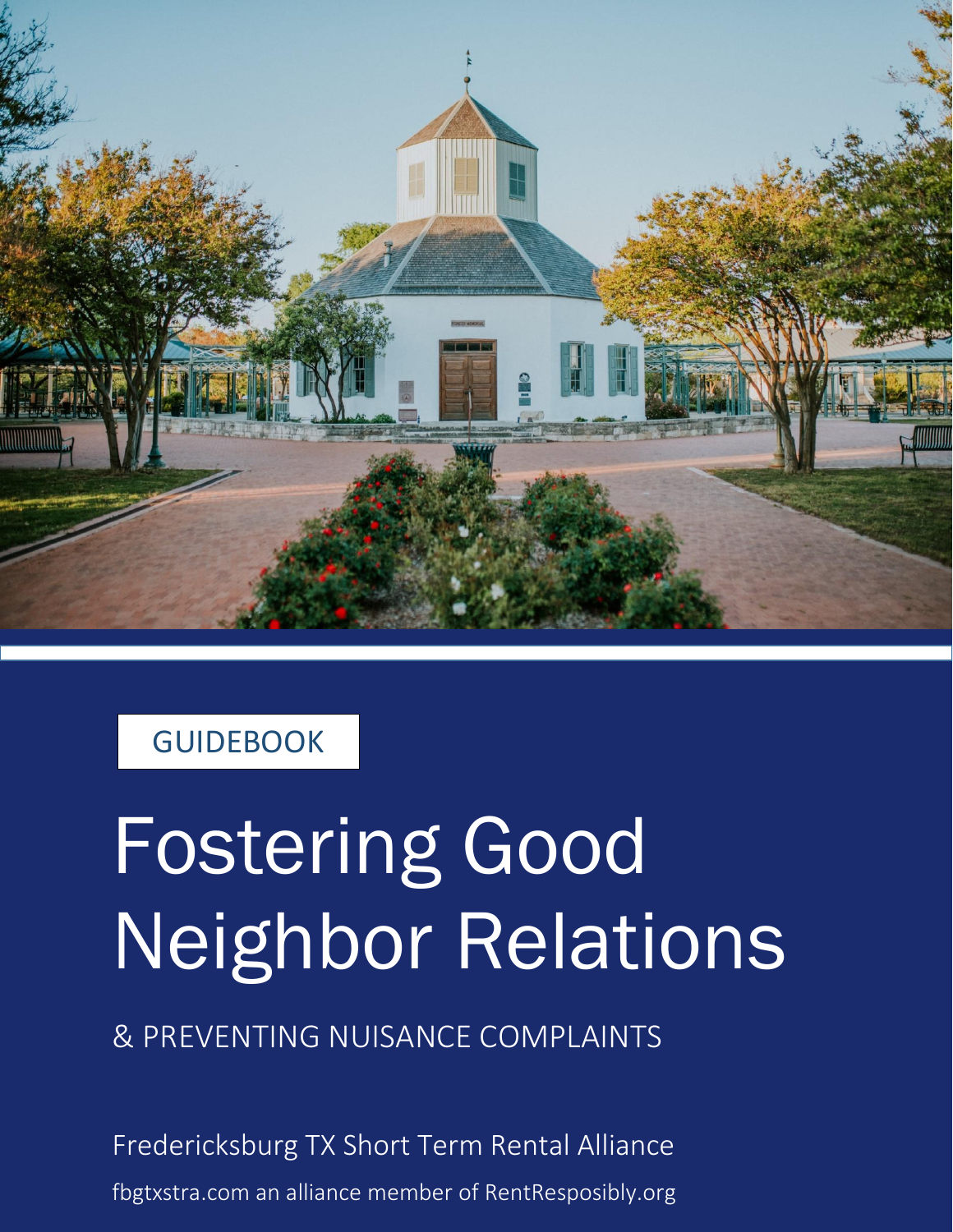## BEING A GOOD **NEIGHBOR** MATTERS.

Guests love short-term rentals (STRs) for the home-like experience and the opportunity to live like a local. But we can't forget that they're temporarily living amongst locals, our neighbors. Being a good neighbor – for both hosts and guests – is simply the right thing to do.

It's also smart business. Complaints from neighbors are red flags for police departments and city councils, which can often be a fast track to severe STR limits or bans.

Instead, proactively protect your STR with the strategies and good neighbor practices throughout this guide.

#### COMMUNICATE WITH YOUR NEIGHBORS PROACTIVELY

First things first, informing neighbors of the usage of your home as an STR before you begin welcoming guests is the best (and only) way to respectfully and proactively foster positive relations with your neighbors. No one likes to be surprised, and, as Murphy's Law states, anything that can go wrong will.

#### EXTEND YOUR HOSPITALITY TO NEIGHBORS

Your neighbors can be your STR's best allies. Invite them over or offer your home up to them when they need extra space for friends or family. By making this kind of gesture, you are proactively extending your hospitality – and we are in the hospitality business! Empowering a neighbor to see an STR as an asset is important as they, too, care about the neighborhood.

#### CREATE WIN-WINS

A great way to show your commitment to neighbors is to create win-win situations. For example, if they don't have a lawn cutting service, consider offering to have your landscaping team extend their mowing and lawn care over to their lawn as well. This will demonstrate your interest in keeping positive relations with the community, and as a win for you, your guests will be impressed not just with your lawn but also with the well-kept yard next door.

#### PROACTIVELY MANAGE NUISANCE COMPLAINTS

It is no longer acceptable to wait for a call from a neighbor, the city or police to notify you of a disturbance at your rental. Putting nuisance prevention and management plans in place and informing your neighbors of those plans is a great way to give them peace of mind and inspire their trust that you will be responsible if an issue arises. Setting this expectation and meeting it is the most important element to fostering great neighbor relations.



The top three issues that cause nuisances for neighbors are noise, trash and parking. The following sections of this guide cover management plans for each.

FBGTXSTRA.com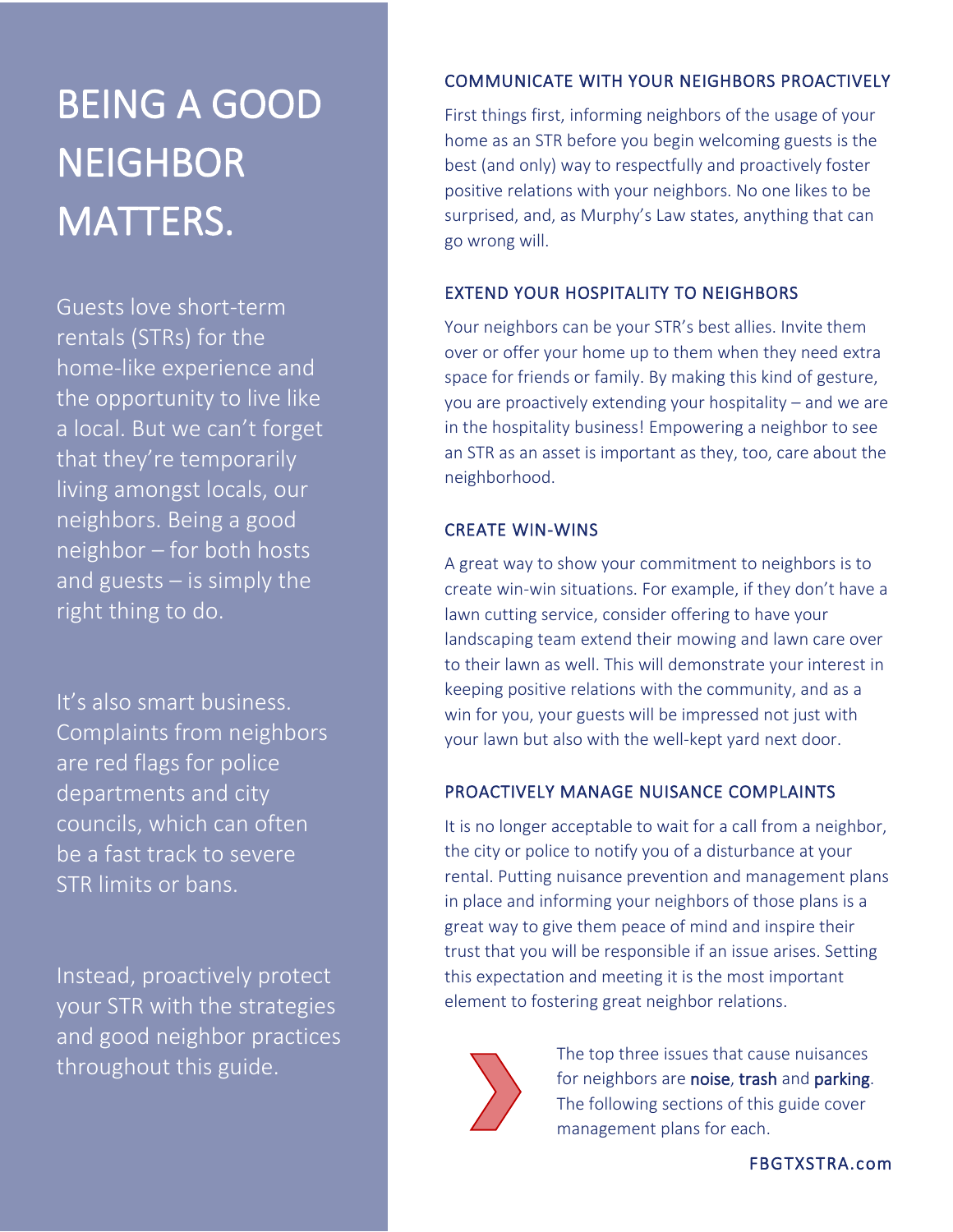### NOISE MANAGEMENT PLAN

#### Noise can be one of the top nuisance complaints from neighbors

One bad experience for your neighbors can ruin your reputation as a conscientious host or manager. Furthermore, it is far more effective and cheaper to prevent nuisance issues from the start with a Noise Management Plan than it is to rectify a problem after it occurs.

If you don't live on site at your STR, use technology like a noise monitoring system to head off neighbor disruption before it happens. Noise monitoring solutions will alert you or your property manager when noise levels begin to become worrisome, and data shows that responding quickly to a simple noise alert will have guests quieting down within 15 minutes about 80% of the time.

If guests don't respond quickly, it will be time to go to plan B, which usually involves activating a friend, family member, or contracted service provider who can show up on site to check in on the property. Think of this as the equivalent of the front desk manager heading up to a hotel room to knock on the door when phone outreach doesn't solve a noise issue. Because noise issues can occur at any hour, 24- hour coverage is necessary, as is having a person at the property within 45 minutes.

Additionally, ensuring guests are familiar with quiet hours and expectations is critical. This can be done with pre-arrival messaging, on-site messaging and signage, as well as in-person check-ins or welcome phone calls upon arrival.

#### MY NOISE MANAGEMENT PLAN:

#### Noise Monitoring Solution:

- $\square$  NoiseAware
- $\Box$  Minut
- $\Box$  Other

| <b>Evening Quiet Hours:</b><br><b>Night Quiet Hours:</b> | $8$ pm – 10pm<br>$10pm$ -7am |
|----------------------------------------------------------|------------------------------|
| <b>City Penalty for</b><br><b>Noise Violations:</b>      | \$250.00                     |
| On Call Responder:                                       |                              |
| <b>Phone Number:</b>                                     |                              |

Quiet hours and expectations are shared with guests through at least two of the following:

- Property description House rules Rental agreement **Pre-arrival messaging**
- Guestbook
	- In-house signage
	- In-person check-in or welcome call

#### RESOURCE TIP:

i

Visit our Fredericksburg TX STR Alliance website FBGTXSTRA.COM for information and links to the city ordinances pertaining to noise, trash and parking.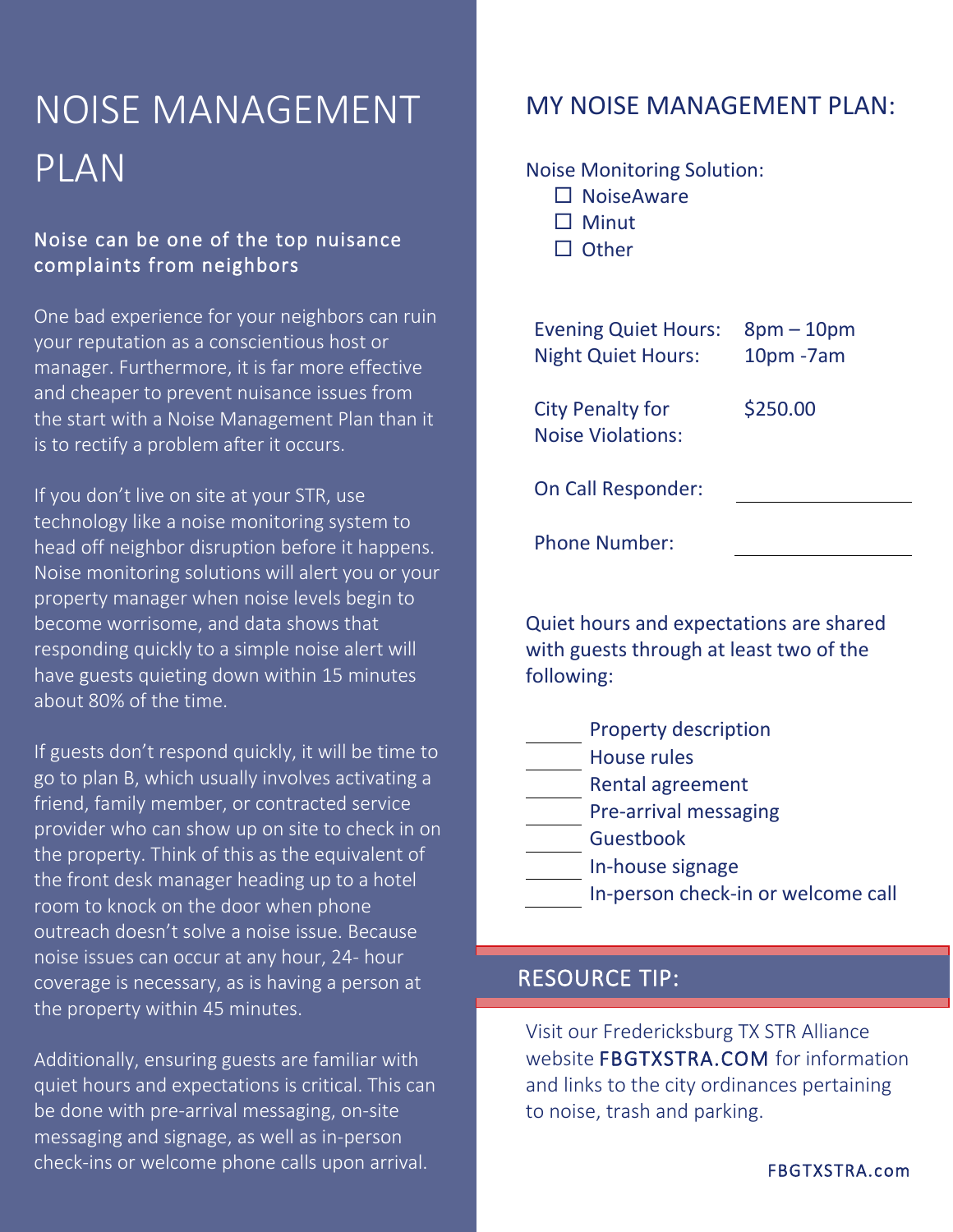### PARKING MANAGEMENT PLAN

The average group of short-term renters is 3+ guests, some of whom must bring more vehicles than a property has parking spaces for. In some areas, this may not be an issue, but often the spillover of excess cars can irritate neighbors, understandably.

A good Parking Management Plan begins with communication. For groups that may be bringing multiple cars to the STR, ensure that the home can handle all the expected cars in the driveway or garage. Cars should not be blocking sidewalks or taking up an inordinate amount of street parking. While it may not be illegal to use street parking, it can be a nuisance to neighbors, especially if guest cars crowd their driveways or block commonly accessed things like mailboxes, alleys or trash cans.

An effective Parking Management Plan should include alternate locations where guests can park excess cars during their stay. Providing information about the parking limitations on-site and the location, contact info and rates for nearby overnight parking lots is a great way to provide thoughtful information to your guests – and it may keep them out of trouble as most cities enforce parking regulations strictly.

#### MY PARKING MANAGEMENT PLAN:

On-Site Parking Space Quantity: \_\_\_\_\_\_\_\_\_

Location: Front Drive Back Drive Garage/ Carport **Other** 

Nearby Parking Alternatives & Costs:

Parking options and rules are shared with guests through at least two of the following:

\_\_\_\_\_\_\_\_\_\_\_\_\_\_\_\_\_\_\_\_\_\_\_\_\_\_\_\_\_\_\_\_\_\_\_

\_\_\_\_\_\_\_\_\_\_\_\_\_\_\_\_\_\_\_\_\_\_\_\_\_\_\_\_\_\_\_\_\_\_\_

- Property description
- House rules
- Rental agreement
- **Pre-arrival messaging** 
	- Guestbook
		- In-house signage
	- In-person check-in or welcome call

#### Leveraging technology like doorbell cameras

or street-facing security cameras is a smart backup for making sure guests follow expectations. While no one wants to prevent guests from having a "5 Star" experience, neighbors will appreciate that your guests bring only as many cars that can be accommodated, which helps enable you to continue renting your home long into the future.

MY DOORBELL/CAMERA PLAN: Doorbell/Exterior Camera Solution:

\_\_\_\_\_\_\_\_\_\_\_\_\_\_\_\_\_\_\_\_\_\_\_\_\_\_\_\_\_\_\_\_\_\_\_

(Example: Ring)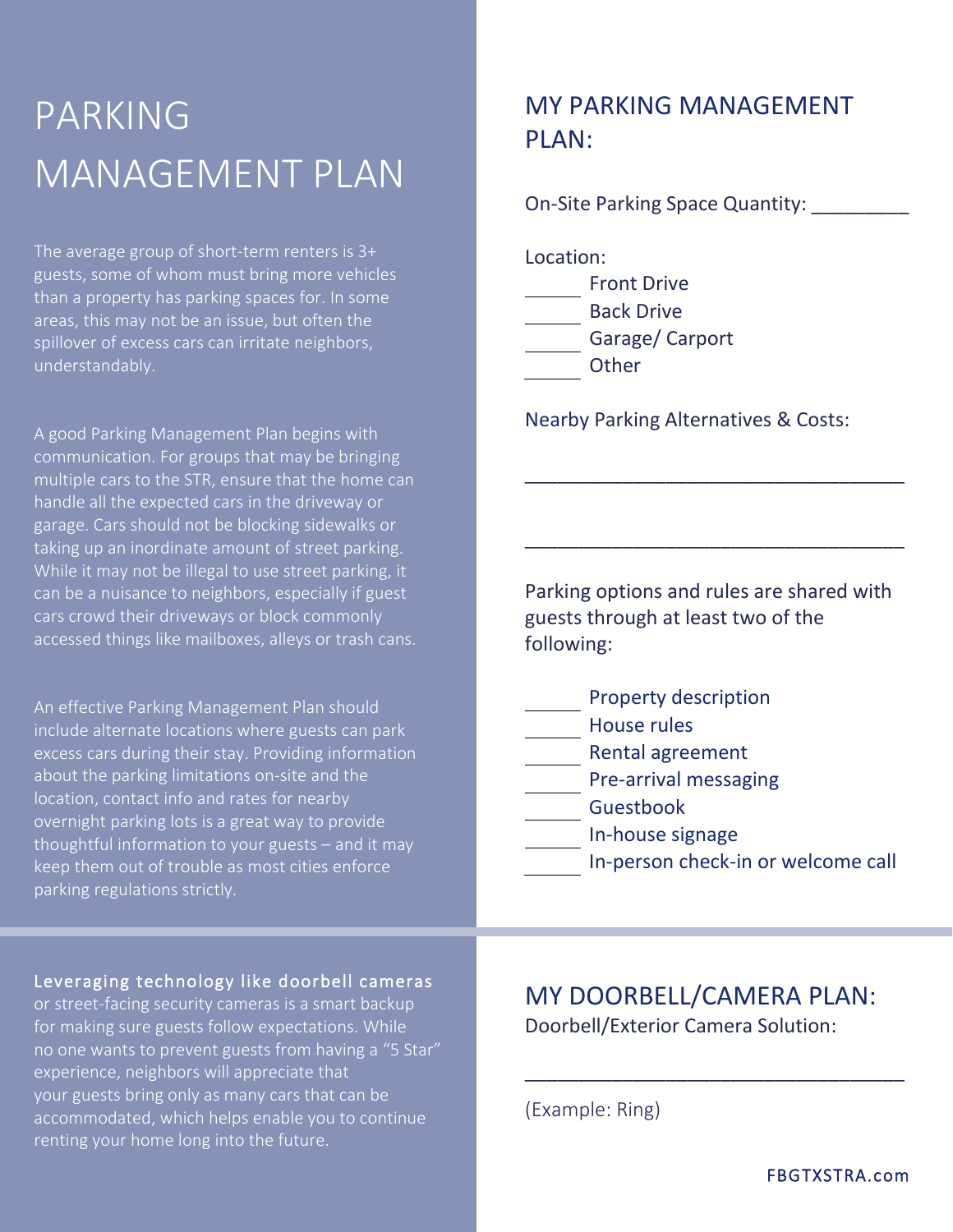### TRASH MANAGEMENT PLAN

#### Trash is not often the first thing that comes to mind when thinking of nuisance issues

It is critical to have a plan in place for managing the storage and disposal of waste. It's also safe to assume that some guests will not properly follow instructions for how to deal with trash on check-out day. For guests, the last day of a stay is usually filled with people departing at different times and performing different parts of checkout procedures, which can result in simple mistakes or worse, unsightly piles or invitations for wild animals.

To prevent this, put in place these key elements of a Trash Management Plan:

- $\checkmark$  Communicate the Rules: In pre-arrival information, in house manuals and especially in your check-out communications, make sure to let guests know the detailed information about how to properly deal with trash and recycling.
- $\checkmark$  Communicate the Penalties: Fredericksburg has a fine of \$250 for improperly disposing of, or overloading trash bins. Guests may be fined by the city.
- $\checkmark$  On Site Signage is a Must: Guests may come from all over the world and have very different recycling and trash processes at home. Use signage so they don't have to guess when it comes to properly managing trash.
- ✓ Alternate Trash Collection: For homes with a high capacity, it is likely guests' trash will at some point exceed what the city allows. We suggest you use multiple bins for STR's with an occupancy of six or more. Have a solution in place to dispose of trash through an on-call third party vendor or have a friend or handyman available to transport trash to the dump.

#### MY TRASH MANAGEMENT PLAN:

\_\_\_\_\_\_\_\_\_\_\_\_\_\_\_\_\_\_\_\_\_\_\_\_\_\_\_\_\_\_\_\_\_\_\_

Trash Bin(s) Location:

Pickup Day, Time and Location:

Other Trash Rules to Know:

■ Place bin in front of curb, wheels facing out

\_\_\_\_\_\_\_\_\_\_\_\_\_\_\_\_\_\_\_\_\_\_\_\_\_\_\_\_\_\_\_\_\_\_\_

- Lid may not be ajar
- Trash may not be placed on top or beside bin
- Leave 4' between bins at curb
- Do not park in front of or beside bins
- Bin must be removed from curb within 24 hours of pickup

Improper Disposal Penalties: The city of Fredericksburg may charge a \$250 fine for improper trash disposal.

Trash procedures and rules are shared with guests through at least two of the Following:

- Property description House rules Rental agreement Pre-arrival messaging Guestbook
- In-house signage
- In-person check-in or welcome call

FBGTXSTRA.com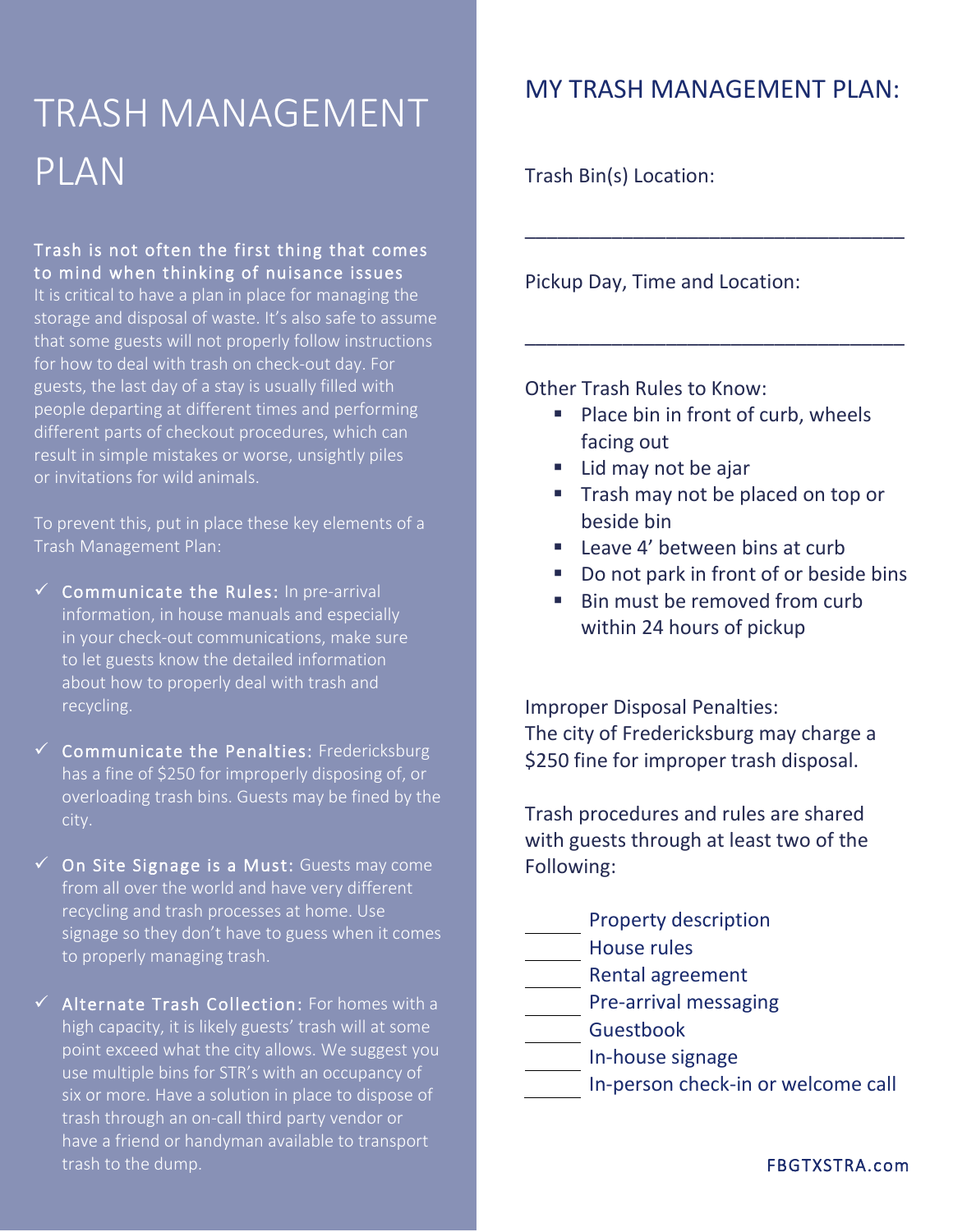# **HOSTING NEIGHBORLY GUESTS**

Good responsible renting practices mean nothing if guests don't know about them. As we've outlined in the preceding nuisance management plans, educating guests throughout multiple touchpoints is an essential step in preventing disruptions to your neighbors.

The following page is a customizable and printable "Good Neighbor Guideline" sheet that combines all the pertinent information from the noise, parking and trash management plans you just created into an easy-to-digest format.





#### HOW TO USE

Fill in the applicable information for your property, then print this page to display in your home and/or copy and paste into your guidebook, house rules, or other communication areas. You can even use this simply as inspiration to create your own Good Neighbor Guidelines document.

FBGTXSTRA.com